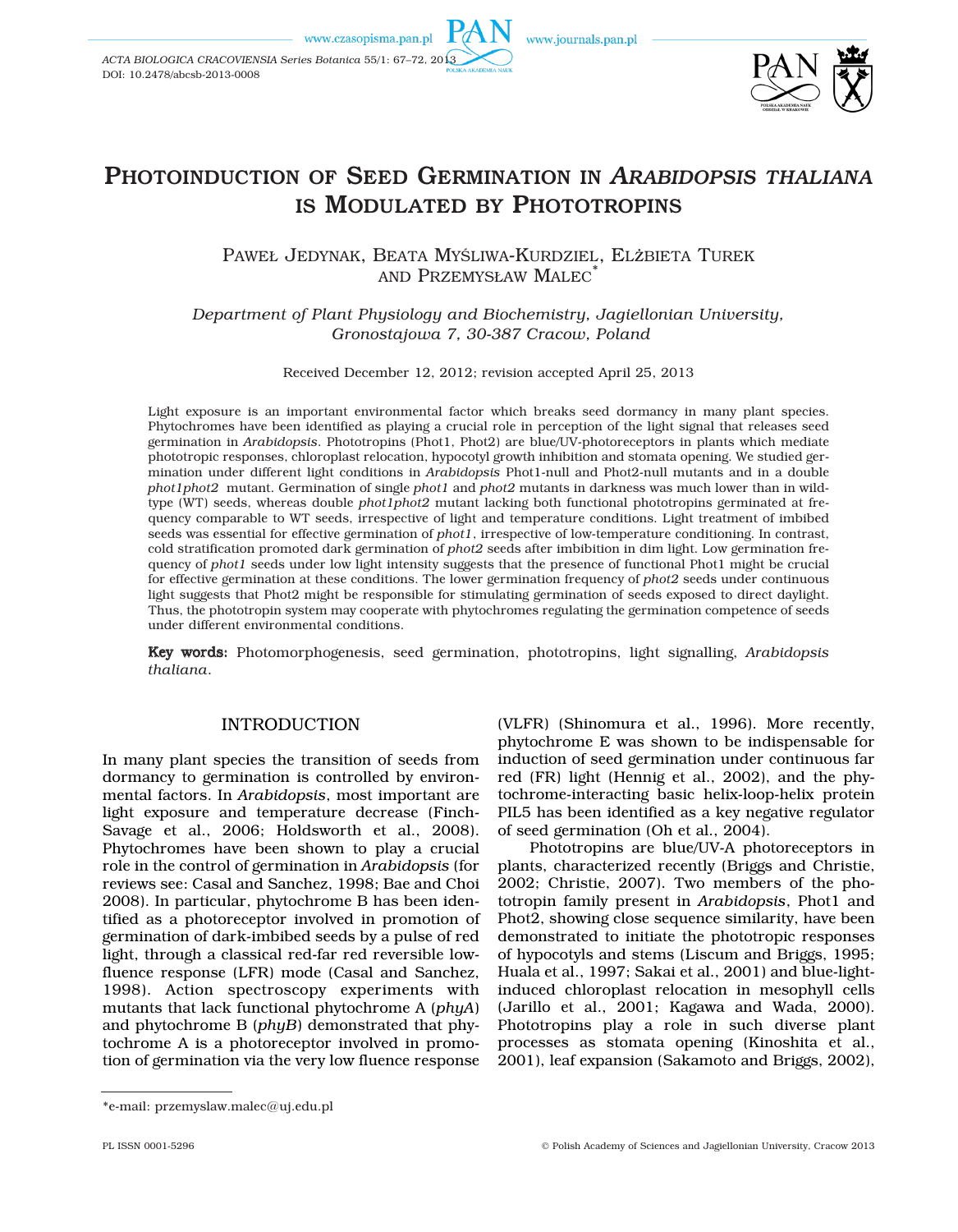

hypocotyl growth inhibition (Folta and Spalding, 2001) and light-induced mRNA destabilization in greening cotyledons (Folta and Kaufman, 2003).

In this work we quantitatively analyzed germination under environmentally realistic light and temperature conditions in *phot1* and *phot2* mutants and in a double *phot1phot2* mutant lacking functional phototropins. Our results suggest that phototropins 1 and 2 are involved in regulation of the transition from dormancy to germination in *Arabidopsis* seeds.

## MATERIALS AND METHODS

#### PLANT MATERIAL AND SEED CULTURE

The *Arabidopsis thaliana* wild-type line of the Columbia ecotype (Col-0) was obtained from the *Arabidopsis* Biological Resource Center, Ohio State University, USA. The mutant lines used in this work were *phot1* (Liscum and Briggs, 1995), *phot2* (Jarillo et al., 2001) and a double *phot1phot2* mutant. The seed batches used in all experiments were obtained from plants grown under standardized conditions in a conditioned growth chamber at constant  $22 \pm 2^{\circ}$ C and 65% humidity under a 12 h photoperiod (Sylvania Luxline Plus daylight fluorescent lamps, fluence 80–120 µmol  $m^2s^{-1}$ ). At least two independent seed batches were used for germination tests.

### LIGHT TREATMENT AND GERMINATION ASSAY

White light (WL, 60 µmol  $m<sup>-2</sup>s<sup>-1</sup>$ ) was delivered by Osram fluorescent tubes (36 W/20). Light fluence was measured with an SKP 215 PAR quantum sensor (Skye Instruments Ltd., UK).

For experiments including imbibition under light, wild-type and mutant seeds were sterilized for 20 min in 3% hypochlorite with 0.1% Triton X-100 added (Serva, Germany), washed thoroughly with sterile deionized water and sown in Petri dishes (typically 50–150 seeds of each tested plant line per plate) containing Murashige and Skoog medium (Sigma-Aldrich, St. Louis, USA) with 1% agar as described by Malec et al. (2002). The seeds were imbibed in dim white light  $(<10 \text{ \mu m}) \text{ m}^2\text{s}^{-1}$ ) delivered through a Schott NG glass filter from a white fluorescent lamp for 2 h including sterilization time.

For experiments including imbibition in darkness, the seeds were either surface-sterilized and grown on 1% MS agar as above or else sown dry on wet tissue paper. The seeds were then imbibed in total darkness for 2 h. All subsequent handling of the imbibed seeds was done in total darkness. Neither surface-sterilization nor growth conditions (tissue paper vs. MS agar) had a detectable effect on germination frequency.



Fig. 1. Germination of *Arabidopsis* seeds imbibed for 2 h in dim light ( $\lt 10$  µmol m<sup>-2</sup>s<sup>-1</sup>), stratified in darkness at 4°C for 48 h and (a) grown at 22°C for 4 days in darkness or (b) irradiated with white fluorescent light (60 μmol  $\text{m}^2\text{s}^{-1}$ ) for 3 h and grown at 22<sup>o</sup>C for 4 days in darkness.

Imbibed seeds were directly subjected to a given light treatment (3 h or continuous white fluorescent light) or stratified at 4°C for 48 h in darkness and subsequently treated with light. After light treatment the seeds were grown in darkness at  $22 \pm 2^{\circ}$ C for 4 days. Germination was determined as radicle formation on the fourth day after imbibition.

#### **STATISTICS**

The experiments were done in at least three replicates (typically 50–150 seeds each) for each light treatment and each tested seed line. The data are presented as means ±standard error. Statistical significance was determined with Student's t-test at p<0.05. The experiments were repeated at least five times, with consistent results.

## RESULTS AND DISCUSSION

During our work with *phot* mutants we noted that *phot1* seeds germinated poorly or not at all if the material was kept in darkness during or after imbibition, irrespective of stratification by chilling (Fig. 1a). They germinated normally if exposed to light for 3 h between the stratification period and four days of further growth in darkness (Fig.1b). To examine the potential effect of phototropins on the dormancy-to-germination transition we measured the germination frequencies of *phot1*, *phot2* and double *phot1phot2* mutant seeds under different light and temperature treatments.

For seeds imbibed in darkness, *phot1* and *phot2* mutants had lower dark-germination (<2%) than wild-type (WT) seeds  $(-15%)$ . Stratification for 48 h at 4°C significantly stimulated the darkgermination of WT seeds to  $\sim 60\%$  and slightly stimulated the light-independent dark-germination of *phot2*, which reached  $\sim$ 10%. Stratification did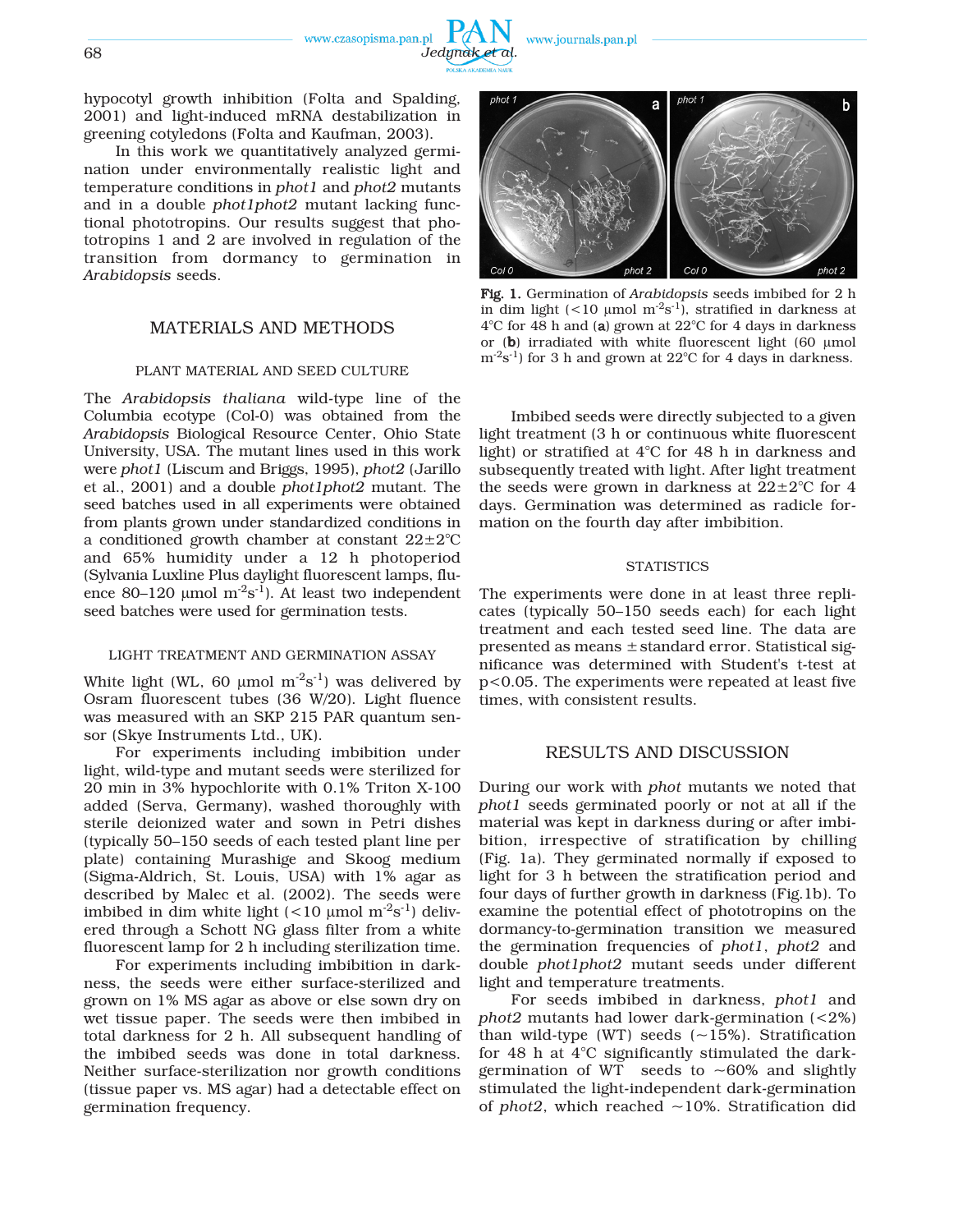www.czasopisma.pan.pl www.journals.pan.pl *Phototropins modulate seed germination in* Arabidopsis thaliana 69



Fig. 2. Induction of germination of Col 0, *phot1* and *phot2* mutants. (a) Imbibition in darkness for 2 h, (b) Imbibition in darkness for 2 h followed by stratification for 48 h at 4°C, (c) Imbibition in dim light (<10 µmol m<sup>-2</sup>s<sup>-1</sup>) for 2 h; (d) Imbibition in dim light (<10 µmol m<sup>-2</sup>s<sup>-1</sup>) for 2 h followed by stratification for 48 h at  $4^{\circ}$ C. Seeds were grown in darkness (D) or were exposed to light (60 µmol  $m^2s^{-1}$ ) for 3 h and then grown in darkness [WL (3 h)] or under continuous light [60 μmol m<sup>-2</sup>s<sup>-1</sup>; WL (cont.)]. Germination frequency was determined on the fourth day after imbibition. \*Difference between WT and mutants within treatment significant at p<0.05.

not stimulate dark-germination of *phot1* (Fig. 2a,b, D bars).

Irradiation of dark-imbibed seeds with white light (60  $\mu$ mol m<sup>-2</sup>s<sup>-1</sup>) for 3 h prior to germination in darkness significantly enhanced the dark-germination of WT seeds to ~90%. Germination of the *phot2* mutant reached ~36%; germination of *phot1* (<2%) did not increase. When stratified seeds were irradiated as above, *phot2* germination was comparable to that of non-irradiated dark-germinated WT seeds (63%). Germination of *phot1* was below 10% under those conditions (Fig. 2a,b, WL (3 h) bars). Both *phot1* and *phot2* mutants showed lower germination frequencies under continuous light, with no stimulatory effect of stratification (Fig. 2a,b, WL (cont.) bars).

VLFR promotion of germination is saturated at very low concentrations of far-red-absorbing phytochrome form (Pfr) (Smith and Whitelam, 1990). To study the effect of VLFR stimulation on the germination of phototropin mutants, seeds were imbibed in dim light for 2 h and then germinated in darkness. In these conditions the dark-germination of WT seeds was boosted to 35%. Stratification further enhanced this effect to 76%. In contrast, *phot1* and *phot2* mutants showed less than 10% dark-germination. Stratification significantly stimulated the dark-germination of *phot2* to a level close to that of WT seeds (70%) but had no such effect on *phot1* seeds (<10% germination) (Fig. 2c,d, D bars).

When light-imbibed seeds were exposed to white light for 3 h prior to germination in darkness, germination of WT seeds roughly doubled (68%) versus dark-germinated material. Under these conditions the *phot1* and *phot2* mutants reached ~32% germination, comparable to that of dark-germinated light-imbibed WT seeds. When stratified seeds were irradiated as above, WT seed germination (82%) did not significantly differ from dark-germination of light-imbibed WT seeds (76%). Under these conditions, *phot2* seeds reached 53% germination, significantly lower than the dark-germination of lightimbibed *phot2* seeds (70%). In contrast, *phot1* exceeded 90% germination frequency under these conditions (Fig. 2c,d, WL (3 h) bars).

When light-imbibed seeds germinated under continuous white light, germination frequency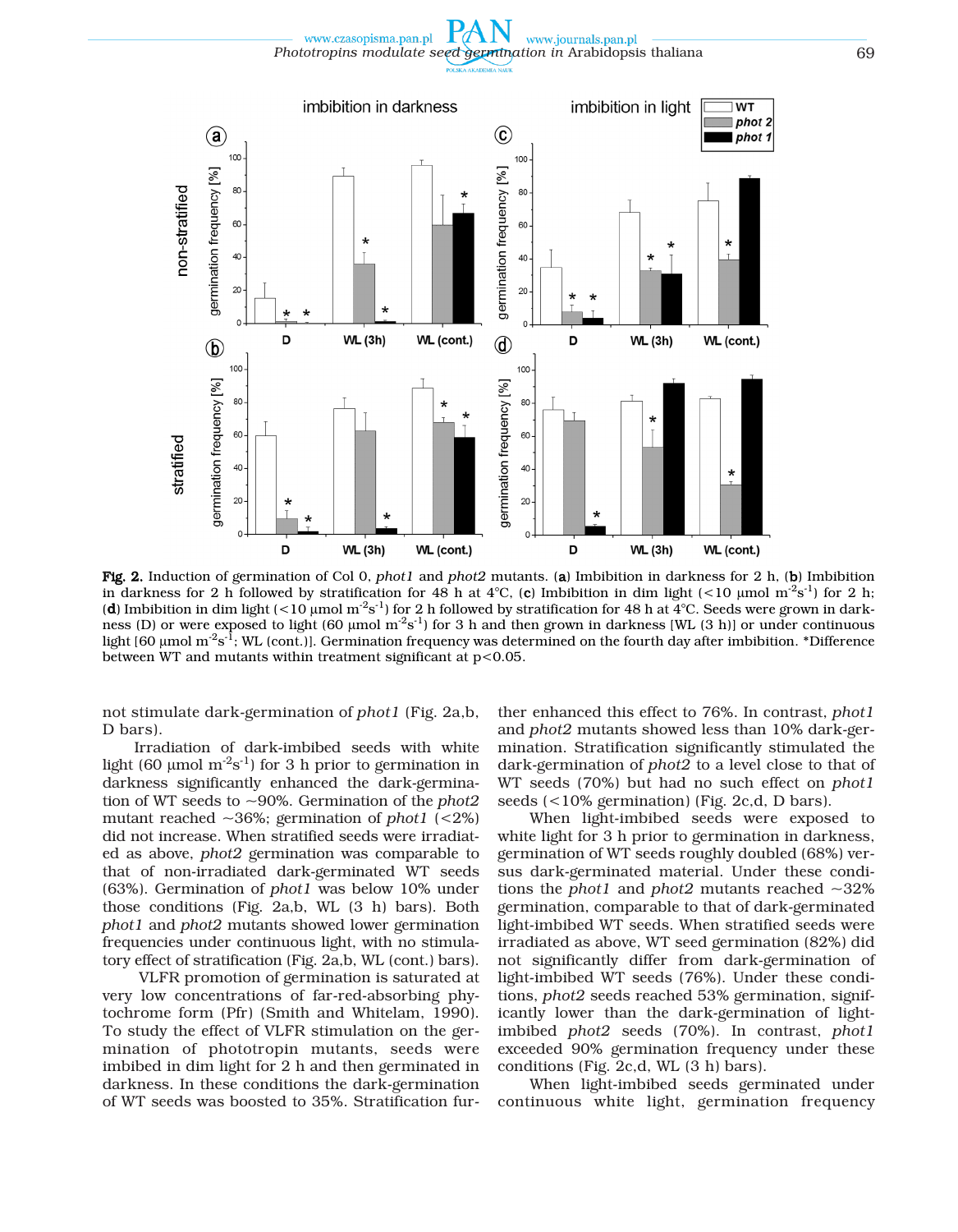

Fig. 3. Induction of germination of Col 0 and *phot1*/*phot2* double mutant. (a) Imbibition in darkness for 2 h, (b) Imbibition in darkness for 2 h followed by stratification for 48 h at 4°C; (c) Imbibition in dim light (<10 µmol m<sup>-2</sup>s<sup>-1</sup>) for 2 h, (d) Imbibition in dim light (<10 µmol m<sup>-2</sup>s<sup>-1</sup>) for 2 h followed by stratification for 48 h at  $4^{\circ}$ C. All experimental conditions as in Figure 2.

WL (cont.)

40

20

D

increased in WT (75%) and *phot1* (89%); *phot2* germination reached 40%, comparable to that of darkgerminated WT seeds. Stratification did not significantly alter germination of WT (83%) and *phot1* (94%) seeds under continuous light, and reduced germination of *phot2* seeds to 31% (Fig. 2c,d, WL (cont.) bars).

D

**WL (3h)** 

40

20

 $\Omega$ 

Surprisingly, our analysis of light-induced germination showed that the double *phot1phot2* mutant lacking both functional phototropins germinated at frequencies comparable to WT, irrespective of light and temperature conditions (Fig. 3a–d). *phot1phot2* seed germination in the dark equalled that of WT, and chilling boosted it markedly (Fig. 3a,b, D bars). The only statistically significant differences were noted under continuous light. In these conditions, dark-imbibed *phot1phot2* seeds had slightly lower germination than WT seeds [Fig. 3b, WL (cont.) bars], while light-imbibed nonstratified seeds of this line had slightly higher germination [Fig. 3c, WL (cont.) bars] in a manner similar to that of *phot1* seeds under these conditions. These results indicate that although functional phototropins are not essential for a photoinduction of seed germination in *Arabidopsis*, they may modulate processes involved in the dormancy-to-germination transition.

WL (cont.)

**WL (3h)** 

Germination of single *phot1* and single *phot2* mutants in darkness was much lower than for WT. Extensive light treatment of dark-imbibed seeds was essential for effective promotion of the germination of both single mutants. Germination of the *phot1* mutant was most effective under continuous light, but the maximum germination frequencies achieved by *phot* mutants were below the control level (WT seeds). These findings suggest that phototropins are factors modulating light-induced promotion of seed germination at low light intensities. Interestingly, a wide spectrum of light (from near UV to far-red) was found to induce VLFR-dependent germination, and the action spectrum of VLFR induction contains a broad maximum at  $\sim$ 400 nm (UV/blue light) (Shinomura et al., 1996). Crosstalk in photoreceptor signaling and integration of light signals with other environmental stimuli were observed in different experimental systems (Franklin et al., 2005). In *Arabidopsis*, co-action between phytochrome and phototropin systems has been demonstrated for regulation of hypocotyl growth inhibition (Folta and Spalding, 2001) and light-induced chloroplast relo-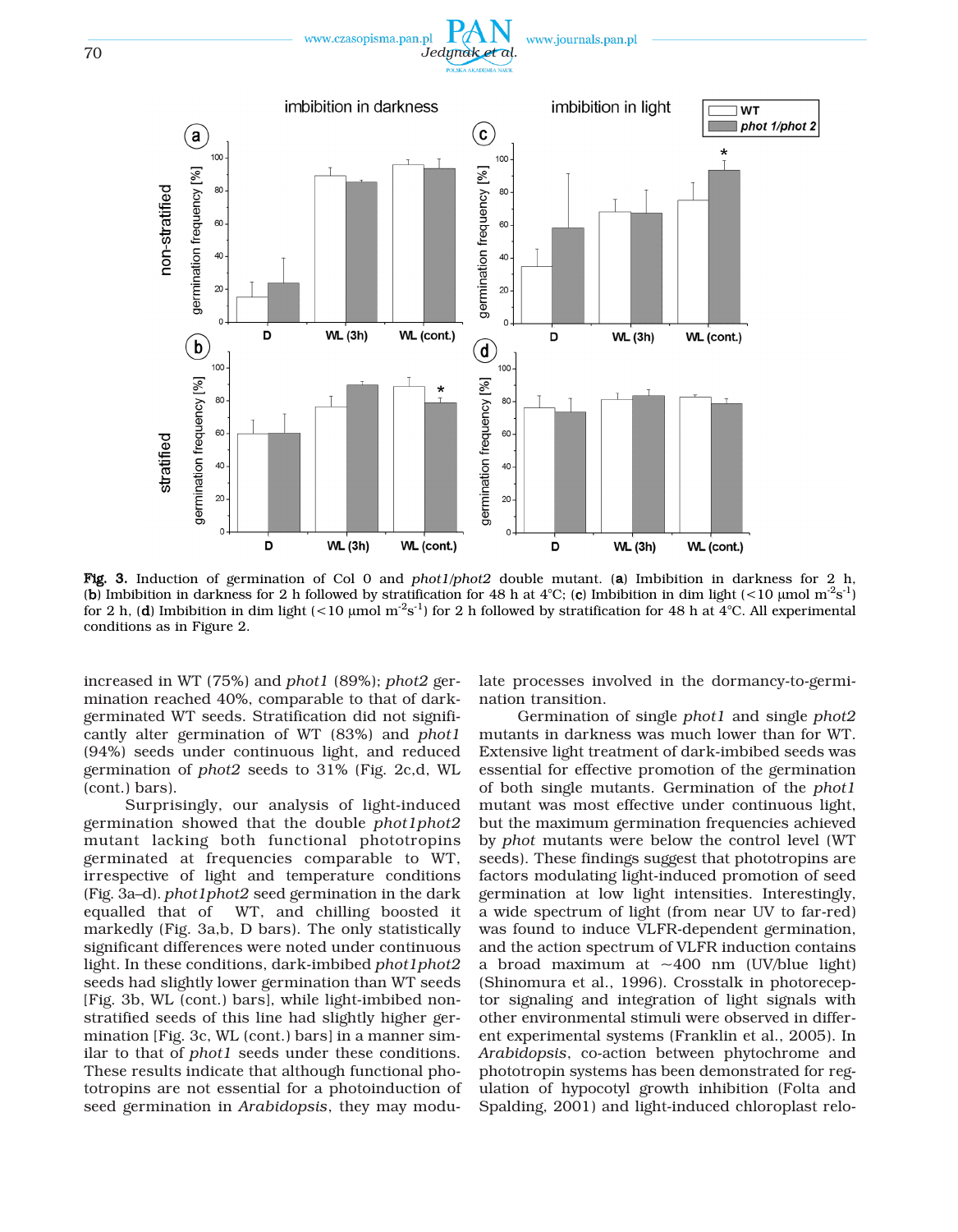

Fig. 4. Tentative scheme of the role of phototropins in control of the dormancy-to-germination transition of *Arabidopsis* seeds. Light sensed by the phototropin system may modulate the activity of a phytochrome-triggered signaling pathway and/or influence other processes (e.g., temperature-dependent) involved in promoting seed germination.

cation (DeBlasio et al., 2003; Luesse et al., 2010). Very recently the existence of light-signaling phytochrome/phototropin complexes was postulated (Jaedicke et al., 2012). Thus, the final germination response of light-stimulated seeds may depend on some unknown interactions between phytochromes and phototropins. Moreover, the decreased darkgermination frequencies of single *phot* mutants, with dark-germination of the double *phot1phot2* mutants not effected, suggest the complex character of the modulatory effect of phototropins on photinduction of seed germination.

For light-imbibed seeds a stimulatory effect of prolonged light treatment was observed only in the *phot1* mutant. Germination of *phot1* seeds under continuous light was higher than that of WT, but *phot2* seed germination was significantly reduced. This result suggests that Phot1 may act antagonistically to Phot2 under these conditions, reducing germinability under, for example, excessive light, whereas Phot2 might be responsible for stimulating the germination of seeds exposed to direct daylight. Previously, antagonistic action of phototropins 1 and 2 was found in the phototropic response, where long-term exposure of dark-grown seedlings to light resulted in a decrease in *Phot1* transcript accumulation (Kanegae et al., 2000; Sakamoto and Briggs, 2002). On the other hand, *Phot2* transcript was found to accumulate in light-exposed seedlings (Jarillo et al., 2001; Kagawa et al., 2001). Phytochromes have been identified as photoreceptors involved in this differential gene expression (Teppermann et al., 2001; Elliott et al., 2004).

Cold-stratification did not stimulate germination of the dark-imbibed or light-imbibed seeds of the *phot1* mutant. Simultaneous treatment with both light and cold was most effective in promoting *phot1* germination. Under limiting light conditions (e.g., in dormant seeds surviving in the ground) the presence of functional Phot1 seems crucial for effective germination. In contrast, light significantly stimulated germination of dark-imbibed seeds of coldstratified *phot2*. Also, light-imbibed *phot2* seeds germinated in darkness in a manner comparable to WT after stratification. Further light stimulation inhibited germination of these seeds. These observations suggest that the action of phototropins on seed germination is at least partially coupled with a temperature-dependent mechanism. Penfield et al. (2005) demonstrated such coupling of light and temperature signaling in seeds.

Taken together, our results show that phototropins may influence the activity of the light/cold signaling pathways involved in regulation of seed germination in *Arabidopsis*. Whereas phytochromes play a major role as triggers releasing the germination signal (Bae and Choi, 2008), we suggest that phototropins modulate the final response according to prevailing environmental conditions. In particular, the activity of the phytochrome-triggered signaling pathway and/or other processes (e.g., temperature-dependent) involved in promotion of seed germination may come under the control of the phototropin system (Fig. 4). Together with phytochromes and temperature, phototropins may be part of the signaling network controlling the dormancy-to-germination transition of *Arabidopsis* seeds and perhaps those of other physiologically dormant plant species.

## ACKNOWLEDGEMENTS

We thank Prof. J.A. Jarillo (Instituto Nacional de Investigación y Tecnología Agraria y Alimentaria, Madrid, Spain) for providing the seeds of mutant lines used in this work. This work was supported by the Polish Ministry of Science and Higher Education (grant no. N N303 498 438).

### REFERENCES

- BAE G, and CHOI G. 2008. Decoding of light signals by plant phytochromes and their interacting proteins. *Annual Reviews in Plant Biology* 59: 281–311.
- BRIGGS WR, and CHRISTIE JM. 2002. Phototropins 1 and 2: versatile plant blue-light receptors. *Trends in Plant Science* 7: 204–210.
- CASAL JJ, and SANCHEZ RA. 1998. Phytochromes and seed germination. *Seed Science Research* 8: 317–329.
- CHRISTIE JM. 2007. Phototropin Blue-Light Receptors. *Annual Reviews in Plant Biology* 58: 21–45.
- DEBLASIO SL, MULLEN JL, LUESSE DR, and HANGARTER RP. 2003. Phytochrome modulation of blue light-induced